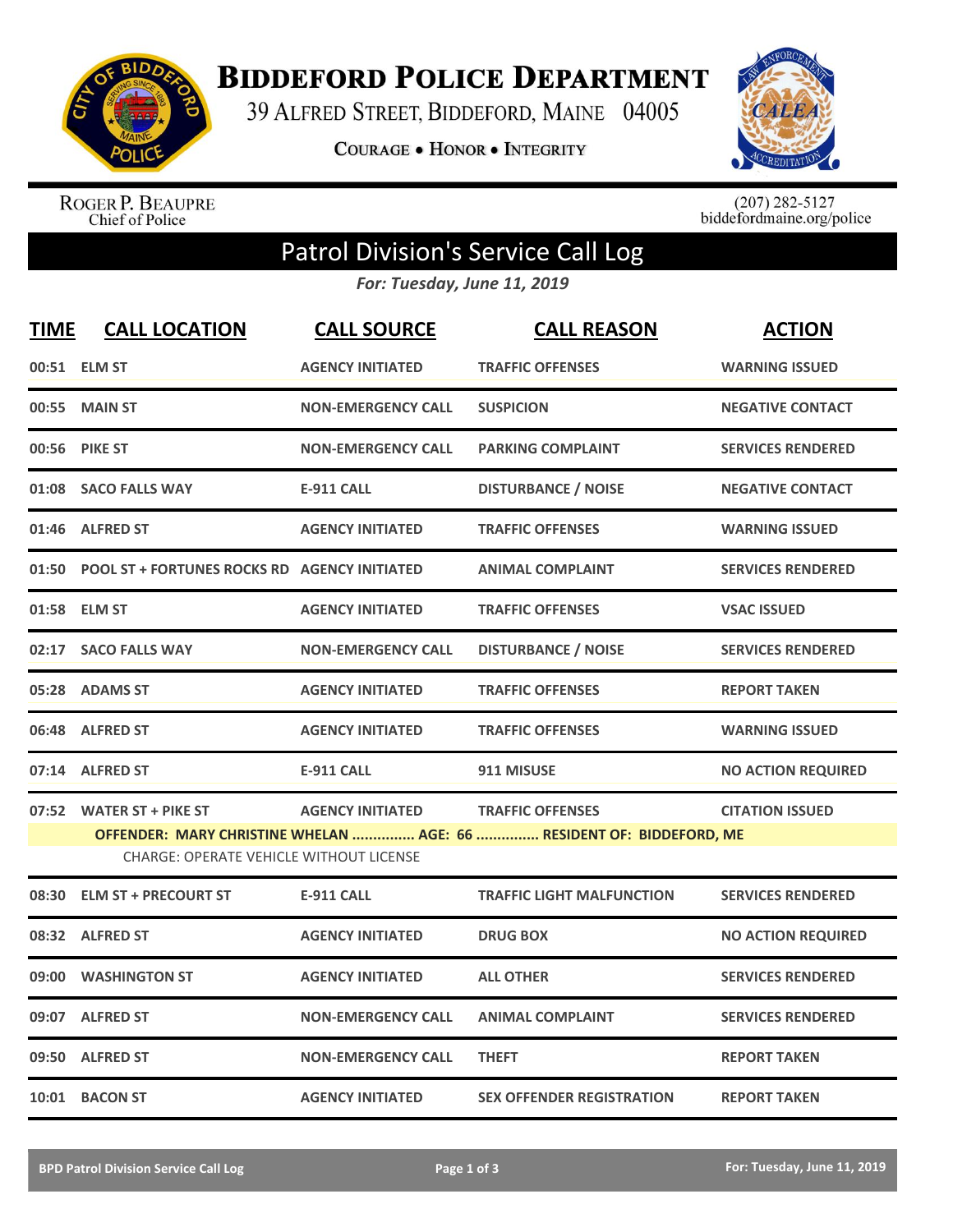| <b>TIME</b> | <b>CALL LOCATION</b>                                    | <b>CALL SOURCE</b>        | <b>CALL REASON</b>                                                                                      | <b>ACTION</b>                |
|-------------|---------------------------------------------------------|---------------------------|---------------------------------------------------------------------------------------------------------|------------------------------|
| 10:12       | <b>DUPONT AVE</b>                                       | <b>AGENCY INITIATED</b>   | <b>ANIMAL COMPLAINT</b>                                                                                 | <b>SERVICES RENDERED</b>     |
|             | 10:30 ALFRED ST                                         | <b>WALK-IN AT STATION</b> | <b>DRUG TAKE BACK</b>                                                                                   | <b>SERVICES RENDERED</b>     |
| 10:54       | <b>ARROWWOOD DR</b>                                     | <b>NON-EMERGENCY CALL</b> | <b>PARKING PERMISSION</b>                                                                               | <b>SERVICES RENDERED</b>     |
|             | 11:22 POOL ST                                           | <b>AGENCY INITIATED</b>   | <b>TRAFFIC OFFENSES</b>                                                                                 | <b>WARNING ISSUED</b>        |
|             | 11:23 SOUTH ST                                          | <b>E-911 CALL</b>         | <b>FIGHTS</b>                                                                                           | <b>WARNING ISSUED</b>        |
|             | 11:25 JEFFERSON ST<br><b>CHARGE: DRINKING IN PUBLIC</b> | <b>NON-EMERGENCY CALL</b> | <b>LIQUOR LAW VIOLATION</b><br>OFFENDER: MICHAEL DAVID BISSONNETTE  AGE: 54  RESIDENT OF: BIDDEFORD, ME | <b>CITATION ISSUED</b>       |
| 11:33       | <b>HILL ST</b>                                          | <b>NON-EMERGENCY CALL</b> | <b>ASSAULT</b>                                                                                          | <b>REPORT TAKEN</b>          |
| 11:44       | <b>MAIN ST + PARKVIEW CT</b>                            | <b>NON-EMERGENCY CALL</b> | <b>INFORMATION</b>                                                                                      | <b>SERVICES RENDERED</b>     |
|             | 11:55 HILL ST                                           | <b>NON-EMERGENCY CALL</b> | <b>ARTICLES LOST/FOUND</b>                                                                              | <b>SERVICES RENDERED</b>     |
|             | 12:05 ELM ST                                            | <b>WALK-IN AT STATION</b> | <b>HARASSMENT</b>                                                                                       | <b>REPORT TAKEN</b>          |
|             | 12:08 ALFRED ST                                         | <b>WALK-IN AT STATION</b> | <b>COURT ORDERED CHECK IN</b>                                                                           | <b>SERVICES RENDERED</b>     |
| 12:33       | <b>MAIN ST</b>                                          | <b>NON-EMERGENCY CALL</b> | <b>CHECK WELFARE</b>                                                                                    | <b>NEGATIVE CONTACT</b>      |
| 12:49       | <b>CATHEDRAL OAKS DR</b>                                | <b>AGENCY INITIATED</b>   | <b>ANIMAL COMPLAINT</b>                                                                                 | <b>SERVICES RENDERED</b>     |
|             | 13:12 POOL ST + WEST ST                                 | <b>AGENCY INITIATED</b>   | <b>ANIMAL COMPLAINT</b>                                                                                 | <b>SERVICES RENDERED</b>     |
|             | 13:26 ELM ST                                            | <b>AGENCY INITIATED</b>   | <b>TRAFFIC OFFENSES</b>                                                                                 | <b>WARNING ISSUED</b>        |
|             | 13:42 MEDICAL CENTER DR                                 | <b>E-911 CALL</b>         | 911 MISUSE                                                                                              | <b>REFERRED OTHER AGENCY</b> |
|             | 14:14 ALFRED ST                                         | <b>NON-EMERGENCY CALL</b> | <b>ANIMAL COMPLAINT</b>                                                                                 | <b>GONE ON ARRIVAL</b>       |
|             | 14:14 INDIAN RIDGE DR                                   | <b>NON-EMERGENCY CALL</b> | <b>PARKING COMPLAINT</b>                                                                                | <b>NO ACTION REQUIRED</b>    |
|             | 14:32 BOULDER WAY                                       | E-911 CALL                | <b>ANIMAL COMPLAINT</b>                                                                                 | <b>SERVICES RENDERED</b>     |
|             | 15:08 FOREST ST                                         | E-911 CALL                | 911 MISUSE                                                                                              | <b>NO ACTION REQUIRED</b>    |
|             | <b>15:15 MAIN ST</b>                                    | <b>NON-EMERGENCY CALL</b> | <b>ANIMAL COMPLAINT</b>                                                                                 | <b>SERVICES RENDERED</b>     |
|             | 15:41 JEFFERSON ST                                      | <b>E-911 CALL</b>         | 911 MISUSE                                                                                              | <b>UNFOUNDED</b>             |
|             | 15:43 MEDICAL CENTER DR + ALFRED S E-911 CALL           |                           | ATTEMPTED/THREATENED SUICIDE TRANSPORT TO HOSPITAL                                                      |                              |
|             | 16:06 CRESCENT ST                                       | <b>NON-EMERGENCY CALL</b> | <b>PARKING COMPLAINT</b>                                                                                | <b>GONE ON ARRIVAL</b>       |
|             | 16:23 ALFRED ST                                         | <b>NON-EMERGENCY CALL</b> | <b>COURT ORDERED CHECK IN</b>                                                                           | <b>NO VIOLATION</b>          |